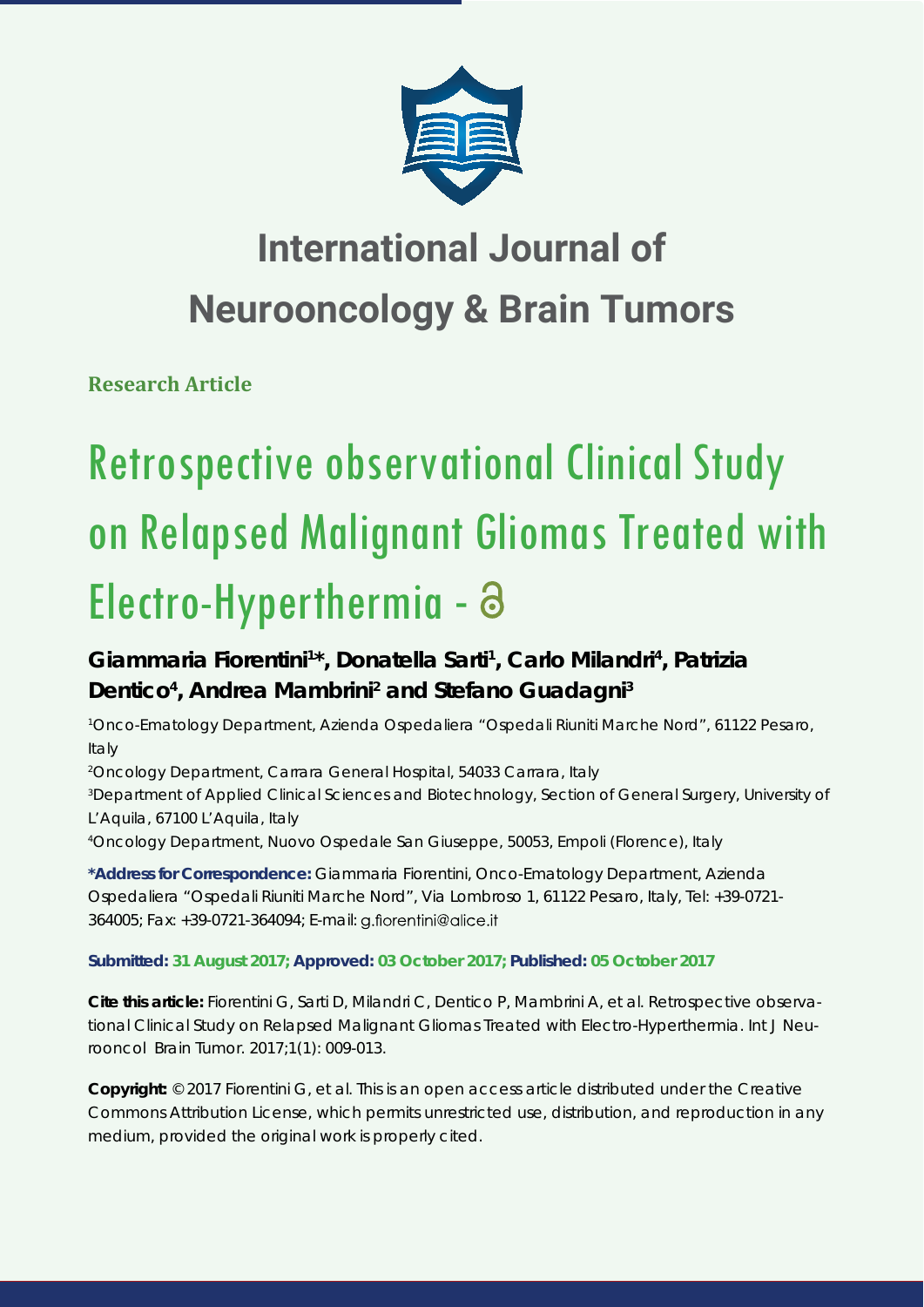#### **ABSTRACT**

Aim: to evaluate the efficacy and tolerability of electro-hyperthermia (ET) for the treatment of relapsed malignant glioma.

**Methods:** this was a retrospective observational clinical study. Patients were included in the study if they had >18 years, informed consent signed, histological diagnosis of malignant glioma, failure of previous temozolamide-based chemotherapy and radiotherapy, indication for treatment with ET.

Hyperthermia was performed with short radiofrequency waves of 13.56 MHz using a capacitive coupling technique keeping the skin surface at 26 C°. The applied power ranged between 40-150 Watts and the calculated average equivalent temperature in the tumors was above 40 C° for more than 90% of the treatment duration (20-60 minutes gradually).

**Results:** 24 consecutive patients were enrolled in the study, 19 (79%) had glioblastoma multiforme (GBM) 13 were of grade 1-3 and 6 of grade 4, 5 (21%) astrocitoma.

Tumor response analysis two months after ET showed 2 (8%) complete remission (astrocytomas) and 5 (21%) partial remission (2 astrocitoma, and 3 glioblastomas), with a response rate of 29%. The median duration of response was 16 months (range 6-120).

The median survival of whole study population was 19.5 months (range 2-156), 55% survival rate at 1 year, and 15 % at two years. We observed 3 long survivors at 156, 60, 62 months in atrocitomas.

**Conclusions:** ET appears to have promising efficacy in adults with relapsed malignant glioma.

**Keywords:** Relapsed Malignant Glioma; Electro-Hyperthermia; Survival; Tumor Response

#### **INTRODUCTION**

The use of Hyperthermia has been known for long time, since it was found out that heat had the ability to kill cells. In the last decade, hyperthermia has been increasingly used as treatment choice for several types of cancer, because tumor cells are more sensible to heat than normal cells [1]. Several methods of hypertermia for cancer treatment are currently available, such as Magnetic Nanoparticles (mNPs) inducing intracellular hyperthermia, external Radio-Frequency (RF), hyperthermic perfusion; frequency enhancers associated to magnetic field; catheter mediated hypertermia [2-4].

Hyperthermia can be used alone or in association with chemotherapy or radiotherapy in order to improve and prolong their benefit [5-7]. The synergic effect of traditional hyperthermia (41– 43°C) with chemo and radio-therapy is due to apoptosis induction, angiogenesis inhibition, chemo- and radio-sensitivity activation and high drug concentration induction inside the lesion. The heat, moreover, can induce the externalization of new antigens, thus increasing the tumor sensitivity to immunotherapy [8,9].

Gliomas represent the majority (80%) of malignant brain cancers [10]. According to the glioma grading system of the World Health Organization (WHO), the astrocytomas are classified by four grades (I, II, III, and IV); and oligodendrogliomas and oligoastrocytomas, by two grades (II and III). The most aggressive and common glioma is glioblastoma [10]. Glioblastoma Multiforme (grade IV) (GBM) represent 65% of all gliomas [11]. The prognosis is poor, especially for GBM patients, because of infiltration in surrounding brain tissues, and resistance to chemo- and radio-therapy (10). Anaplastic glioma (grade III) includes anaplastic astrocytoma, oligodendroglioma and oligoastrocytoma. It is less frequent and has a better prognosis than GBM [12]. There are only few target therapy or biological drugs available for gliomas [13]. The gold standard treatment consists of surgery followed by RT for high grade gliomas (HGG) [12,13]. When surgey is not indicated radiation and chemotherapy in association with Temozolomide (TMZ) is the most used choice for GBM [12-17].

The effectiveness of chemotherapy is not clear, but most indicated adjuvant therapy is the association of temozolomide to radiation, resulting in longer overall survival [16,17].

However, most of HGG have disease recurrence. Median overall survival of recurrent HGG is 30-33 weeks, for this reason HGG therapy is very challenging. Treatment choices for recurrent HGG are surgical resection, re-irradiation (re-RT), chemotherapy, antiangiogenic agents, and combination therapies of hypertermia with chemo- or radio-therapy [12,13]. However there is currently no standard treatment option, and surgery is indicated only for a limited group of patients with high performance status, small lesion, and young age [18].

Radiofrequency (RF) and electro-hyperthermia can be applied intra- and extra-cranially and have efficacy of this treatment for brain-tumors [14,19-25]. As shown in randomized, controlled studies [21]. For this reason the United States Food and Drug Administration approved brain-hyperthermia for HGG.

Reports on electro-hyperthermia for MG are few [22-26]. One retrospective study shows only palliative results (22). Hager et al. (23) treated 35 patients with 13.56 MHz capacitive coupled device hyperthermia, reporting good tolerability for HGG with 11% of adverse events. He also reported improvement of survival and quality of life.

In our previous study, we treated with ET 12 patients with relapsed malignant gliomas and reported a response rate of 29% with a median duration of response of 10 months (range 4-32) [14].

The purpose of this study was to extend our previous experiences to better evaluate the activity and toxicity of ET on relapsed malignant glioma patients. This article report our experiences to the recent advancements in ET treatment of patients with gliomas, in recurrent setting.

#### **MATERIALS AND METHODS**

#### **Patients selection**

Patients were included in this study if had: > 18 years old, informed consent signed, diagnosis of HGG relapsed, Eastern Cooperative Oncology Group (ECOG) performance status  $\geq 2$ , normal hematological values and vital signs, previous temozolamidebased chemotherapy and radiotherapy. From April 2003 to January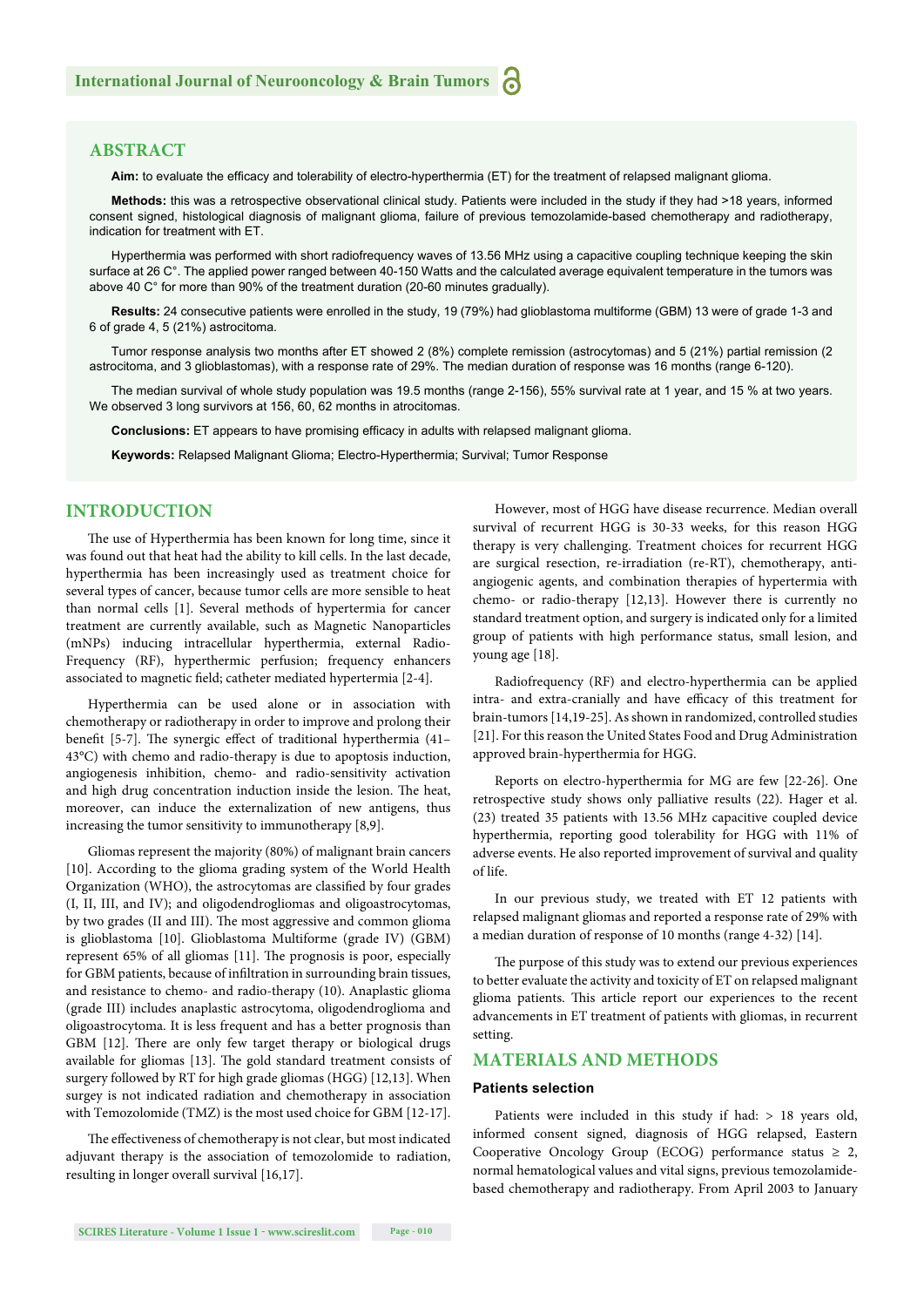2016, twenty four patients with relapsed HGG were enrolled in the study.

#### **Electro-hyperthermia protocol**

All patients received pre-procedural medications with a suspension of glycerol 18% and dexamethasone 12 mg before each ET session.

ET with short RF waves of 13.56 MHz was applied with capacitive coupling technique maintaining 26°C at skin contact. ET was performed with an EHY 2000 device (CE0123, Oncotherm, Traisdorf, Germany). We used a power from 40 up to 150 Watt, resulting in an average equivalent temperature of > 40°C in the tumors, for more than 90% of the treatment duration (from 20 up to 60 minutes).

The targeted area was selectively treated using an electrode system cover, excluding the eye-area from the field. ET was performed in three sessions per week, increasing the power and time each session. First treatment was always at 40 Watt for 20 minutes. Time was gradually raised from 20 to 60 minutes and power from 40 up to 150 Watt in two weeks.

#### **Outcome measures**

The tumor responses were evaluated by MR or CT scan every two months. A Complete Remission (CR) was considered the complete disappearance of the tumor. A Partial Remission (PR) was considered the reduction of at least 20% in the two greatest diameters. A Stable Disease (SD) was considered when no tumor reduction or reduction

< 20% was observed. Progression was established when tumor size increased.

The ECOG performance status scale was used to evaluate the functional recovery.

#### **Statistical analysis**

Descriptive statistical analysis was performed. Continuous date were reported as median and ranges. Proportions were reported as percentages.

#### **RESULTS**

#### **Sample characteristics**

Twenty four patients were enrolled in the study. Nineteen (79%) patients had glioblastoma multiforme, 5 (21%) astrocytoma [Table 1]. Most patients 22 (92%) were pre-treated with surgery, and all patients were pre-treated with temozolomide associated to radiotherapy. Thirteen (54%) were females and 11 (46%) were males, median age was 60 [22].

#### **Tumor response and survival**

Tumor response analysis two months after ET showed 2 (8%) complete remission (astrocytomas) and 5 (21%) partial remission ( 2 astrocitoma, and 3 glioblastomas), with a response rate of 29%. The median duration of response was 6 months (range 6-120). Stable disease was observed in 8 (33%) of patients and progression in 9 (38%) patiens.

| Table 1: Chracteristics of the sample. |     |     |                        |                       |            |           |                |
|----------------------------------------|-----|-----|------------------------|-----------------------|------------|-----------|----------------|
| ID                                     | Sex | Age | Type of glioma         | <b>MGMT</b> metilated | IDH1       | Response  | OS (months)    |
| 01                                     | F   | 41  | <b>ASTROCITOMA</b>     | <b>YES</b>            | <b>YES</b> | <b>PR</b> | 60             |
| 02                                     | M   | 26  | <b>ASTROCITOMA</b>     | <b>NO</b>             | <b>YES</b> | RC        | 60             |
| 03                                     | M   | 22  | <b>ASTROCITOMA</b>     | <b>YES</b>            | <b>YES</b> | RC        | 156            |
| 04                                     | F.  | 56  | <b>ASTROCITOMA III</b> | <b>NO</b>             | <b>NO</b>  | <b>SD</b> | 62             |
| 05                                     | M   | 63  | ASTROCITOMA/GBM        | <b>YES</b>            | <b>NO</b>  | SD        | 60             |
| 06                                     | M   | 58  | <b>GBM IV</b>          | <b>NO</b>             | <b>NO</b>  | SD        | $\overline{2}$ |
| 07                                     | M   | 45  | <b>GBM IV</b>          | <b>NO</b>             | <b>NO</b>  | SD        | 14             |
| 08                                     | F   | 67  | <b>GBM IV</b>          | <b>NO</b>             | <b>NO</b>  | <b>PD</b> | 10             |
| 09                                     | M   | 66  | <b>GBM IV</b>          | <b>NO</b>             | <b>NO</b>  | PD        | 9              |
| 10                                     | M   | 54  | <b>GBM</b>             | <b>ND</b>             | <b>ND</b>  | PD        | 14             |
| 11                                     | F   | 46  | <b>GBM</b>             | <b>YES</b>            | <b>YES</b> | <b>PR</b> | 24             |
| 12                                     | M   | 65  | <b>GBM</b>             | <b>ND</b>             | <b>ND</b>  | PD        | 5              |
| 13                                     | F   | 75  | <b>GBM</b>             | <b>ND</b>             | <b>ND</b>  | SD        | 8              |
| 14                                     | F   | 76  | <b>GBM</b>             | <b>ND</b>             | <b>ND</b>  | PD        | 6              |
| 15                                     | M   | 62  | <b>GBM IV</b>          | <b>NO</b>             | <b>NO</b>  | PD        | 14             |
| 16                                     | M   | 74  | <b>GBM</b>             | <b>NO</b>             | <b>NO</b>  | <b>SD</b> | 15             |
| 17                                     | F.  | 81  | <b>GBM</b>             | <b>ND</b>             | <b>ND</b>  | PD        | 8              |
| 18                                     | M   | 53  | <b>GBM</b>             | <b>ND</b>             | <b>ND</b>  | SD        | 36             |
| 19                                     | M   | 66  | <b>GBM</b>             | <b>ND</b>             | <b>ND</b>  | PR        | 25             |
| 20                                     | F   | 66  | <b>GBM</b>             | <b>ND</b>             | <b>NF</b>  | SD        | 15             |
| 21                                     | F   | 33  | <b>GBM</b>             | <b>ND</b>             | <b>ND</b>  | PD        | 32             |
| 22                                     | F   | 49  | <b>GBM</b>             | <b>ND</b>             | <b>ND</b>  | PD        | 32             |
| 23                                     | M   | 52  | <b>GBM IV</b>          | <b>YES</b>            | <b>ND</b>  | <b>PR</b> | 24             |
| 24                                     | F   | 66  | <b>ASTROCITOMA III</b> | <b>ND</b>             | <b>ND</b>  | <b>PR</b> | 63             |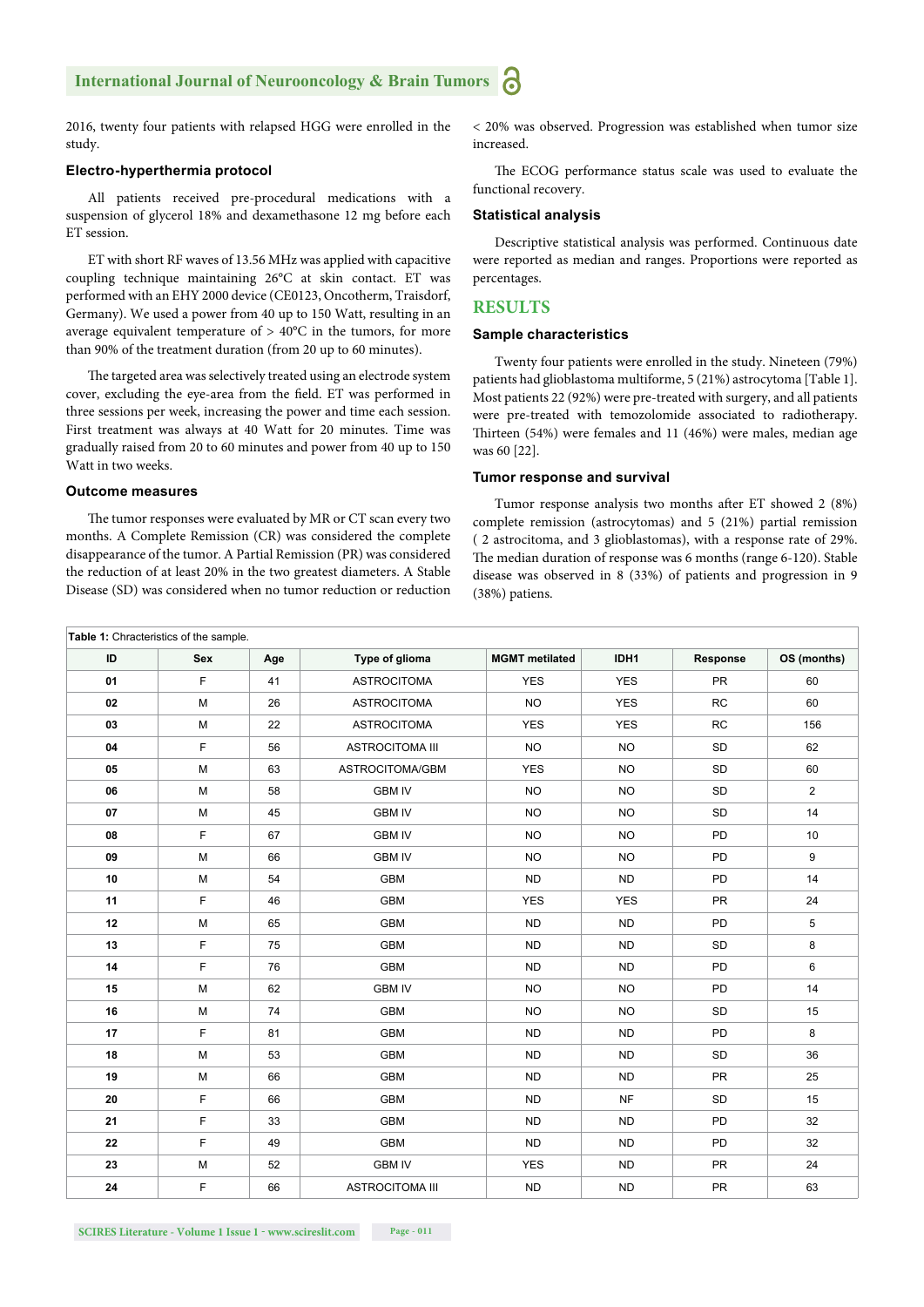The median survival of whole study population was 19.5 months (range 2-156), 55% survival rate at 1 year, and 15 % at two years. We observed 3 long survivors at 156, 60, 62 months in atrocitomas.

Ten patients had an objective clinical benefit as resulting from an increase of their ECOG from 3 to 1 in 4 (16%) patients and to 0 in 2 (8%) patients.

#### **Tolerability**

ET toxicity was mostly mild (G1). We observed one (4%) head pain, one (4%) scalp burn, five (21%) epilepsy that was resolved with a medication including diazepam 10 mg in 100 ml of saline and levetiracetam in tablets without any further attack.

#### **DISCUSSION**

The first-line therapy for newly diagnosed HGG are several, including surgery, radiotherapy, chemotherapy with nitrosourea, temozolomide, bevacizumab, and irinotecan, alone or guided in combination and radiation alone or combined to temozolomide [27]. There is currently no standard treatment for relapsed HGG, and several potentially active systemic drugs are not effective because of blood brain barrier blockade [28]. Maintenance therapy and treatments for recurrent HGG widely vary according to physician, hospital and country and include surgery, re-radiation, second/thirdline chemotherapies, biodegradable carmustine wafers, gene therapy and hyperthermia [28-32,19-21].

The use of Electric Capacitive Transference hypertermia increases heat of brain tumor and is harmless for surrounding brain tissue that in no case reaches a temperature > 39.2°C [20,21]. Most common side effects of hyperthermia are pain, burns or discomfort, but they are temporary and most of normal tissues are not damaged during the therapy.

Tumor cell are more sensible than normal cells to heat, and hypertermia inhibits the DNA repair system of tumor cells. For this reason classic hyperthermia  $(42-43^{\circ}C)$  is often associated to chemotherapy or radiotherapy. This association is safe and well tolerated and increases the efficacy on overall survival and progression free survival [16,18].

We previously reported the results of ET treatment of 12 recurrent HGG patients [14]. We showed 1 CR and 2 PR with a response rate of 25% and a median duration of response of 10 months [14], without severe toxicity. The patient with CR is still alive with a progression free survival of 156 months.

In this paper we report our experiences in ET treatment of a larger number of 24 recurrent HGG patients. Tumor response analysis showed a similar response to that of our past paper with a response rate of 29 % two months after ET 2 (8%) complete remission (astrocytomas) and 5 (21%) partial remission (2 astrocitoma, and 3 glioblastomas). The median duration of response was longer 16 months (range 6-120) than our previous study 10 months [13]. Tumor response was coupled to an improvement of performance status in 6 (24%) patients. Moran and colleagues reported a higher response rate 66%, however they observed only SD or PR and none CR [20]. Tanaka et al. Had higher responses when treated 16 patients with brain cancers adopting hyperthermia with 13.56- MHz RF capacitive heating machine and showed a 50% of PR [19]. However the combination of hyperthermia with other methods did not allow to draw any conclusion about the efficacy of hyperthermia alone.

The median OS of whole study population was 19.5 months, 55% survival rate at 1 year, and 15 % at two years. Of particular interest we underline the presence of 3 long survivors at 156, 60, 62 months. OS was higher than that of magnetic hypertermia that resulted in survival ranging from 2.1 to 7.9 months [33].

OS was comparable to that reported by Sneed et al. 31% at the 2 years follow up [22].

Limitation of our study are the absence of an active comparator, non-randomization, and low number of patients. Further multicenter randomized studies with a larger number of patients are required to confirm our data.

#### **CONCLUSIONS**

ET hyperthermia therapy for recurrent HGG is feasible and may increase tumor response and survival. ET is a non-invasive method to treat HGG without severe toxicity.

#### **REFERENCES**

- 1. Soares PI, Ferreira IM, Igreja RA, Novo CM, Borges JP. Application of hyperthermia for cancer treatment: recent patents review. Recent Pat Anticancer Drug Discov. 2012; 7: 64-73. https://goo.gl/XAxLqJ
- 2. Datta NR, Krishnan S, Speiser DE, Neufeld E, Kuster N, Bodis S, et al. Magnetic nanoparticle-induced hyperthermia with appropriate payloads: Paul Ehrlich's "magic (nano)bullet" for cancer theranostics? Cancer Treat Rev. 2016; 50: 217-227. https://goo.gl/mL5kC6
- 3. Kim KS, Hernandez D, Lee SY. Time-multiplexed two-channel capacitive radiofrequency hyperthermia with nanoparticle mediation. Biomed Eng Online. 2015; 14: 95. https://goo.gl/PnM2xG
- 4. Solari N, Sucameli F, Gipponi M, De Cian F, Cafiero F. Laparoscopic hyperthermic isolated limb perfusion a new minimally invasive approach for HILP. Int J Hyperthermia. 2017; 1-5. https://goo.gl/EGc2pZ
- 5. Lee SY, Lee NR, Cho DH, Kim JS. Treatment outcome analysis of chemotherapy combined with modulated electro-hyperthermia compared with chemotherapy alone for recurrent cervical cancer, following irradiation. Oncol Lett. 2017; 14: 73-78. https://goo.gl/biw6Mi
- 6. Ranieri G, Ferrari C, Palo AD, Marech I, Porcelli M, Falagario G, et al. Bevacizumab-Based Chemotherapy Combined with Regional Deep Capacitive Hyperthermia in Metastatic Cancer Patients: A Pilot Study. Int J Mol Sci. 2017; 18: 1458. https://goo.gl/NvwSeb
- 7. Brüningk SC, Ijaz J, Rivens I, Nill S, Ter Haar G, Oelfke U. A comprehensive model for heat-induced radio-sensitisation. Int J Hyperthermia. 2017 Jul 5:1- 11. https://goo.gl/7uR73X
- 8. Moy AJ, Tunnell JW. Combinatorial immunotherapy and nanoparticle mediated hyperthermia.Adv Drug Deliv Rev. 2017; 114: 175-183. https://goo.gl/m6FdiY
- 9. Baronzio G, Gramaglia A, Fiorentini G. Hyperthermia and immunity. A brief overview. In Vivo. 2006; 20: 689-695. https://goo.gl/9MBcH2
- 10. . Louis D N, Perry A, Reifenberger G, von Deimling A, Figarella-Branger D, Cavenee W K, et al. The 2016 world health organization classification of tumors of the central nervous system: a summary. Acta Neuropathol. 2016; 131: 803-820. https://goo.gl/19Q5JE
- 11. Ostrom QT, Gittleman H, Fulop J, Liu M, Blanda R, Kromer C. CBTRUS Statistical Report: Primary Brain and Central Nervous System Tumors Diagnosed in the United States in 2008-2012. Neuro Oncol. 2015; 17: 1-62. https://goo.gl/K5QW5Y
- 12. Rees JH: Diagnosis and treatment in neuro-oncology: an oncological perspective. Br J Radiol. 2011; 84: 82-9. https://goo.gl/nqxKxj
- 13. Uhm JH, Porter AB. Treatment of Glioma in the 21st Century. An Exciting Decade of Postsurgical Treatment Advances in the Molecular Era. Mayo Clin Proc. 2017; 92: 995-1004. https://goo.gl/DdR35W
- 14. Fiorentini G, Giovanis P, Rossi S, Dentico P, Paola R, Turrisi G, et al. A phase II clinical study on relapsed malignant gliomas treated with electrohyperthermia. In Vivo. 2006; 20: 721-4. https://goo.gl/JBnBMt